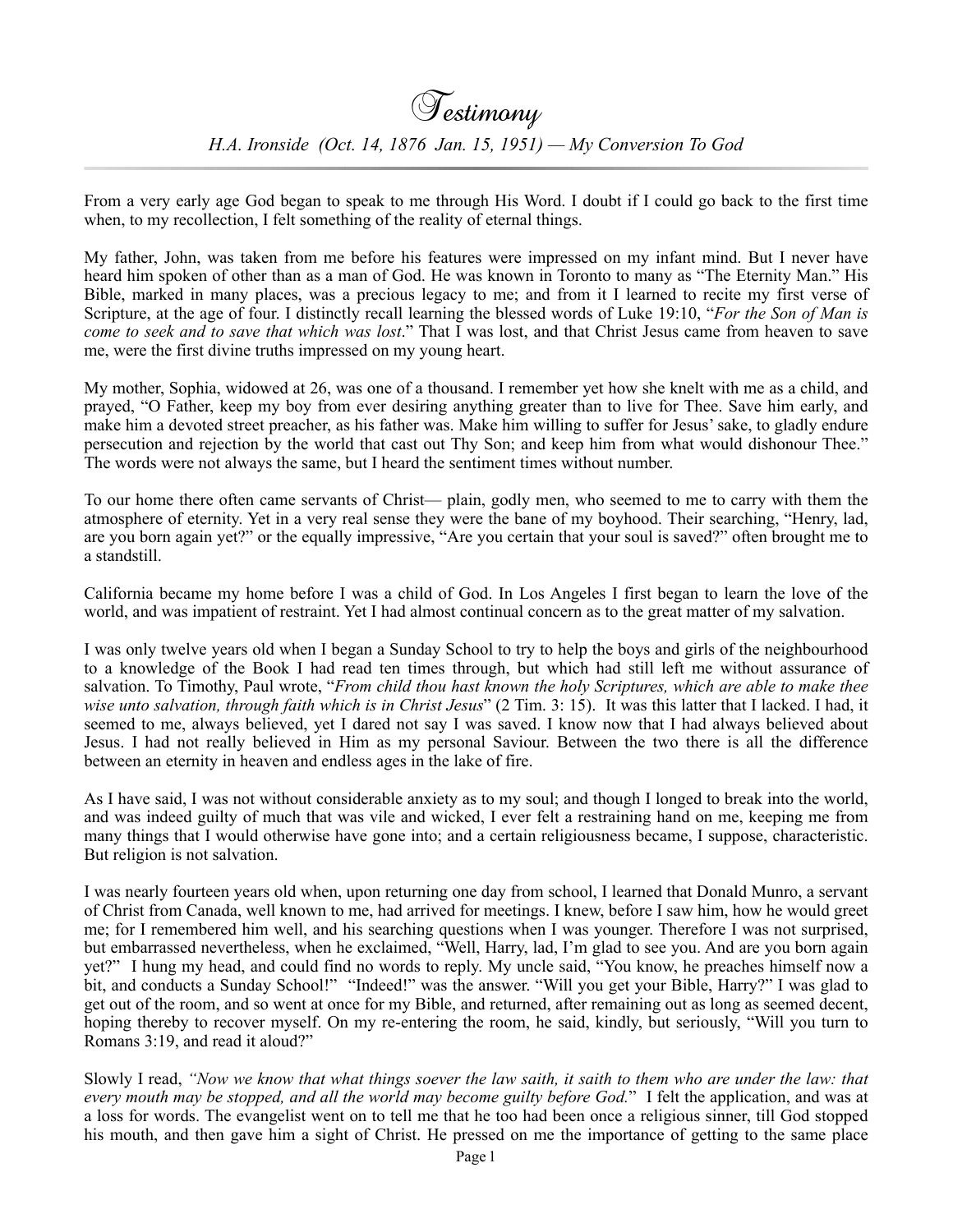before I tried to teach others. The words had their effect. From that time till I was sure I was saved, I refrained from talking of these things, and I gave up my Sunday School work.

But now Satan, who was seeking my soul's destruction, suggested to me, "If lost and unfit to speak of religious things to others, why not enjoy all the world has to offer?" I listened only too eagerly to his words, and for the next six months or thereabouts no one was more anxious for folly than I, though always with a smarting conscience.

At last, on a Thursday evening in February, 1890, God spoke to me in tremendous power while out at a party with a lot of other young people, mostly older than myself, intent only on an evening's amusement. Standing alone by a refreshment table, there came home to my soul, in startling clearness, some verses of Scripture I had learned months before, found in Proverbs 1:24-32. Here wisdom is represented as laughing at the calamity of the one who refused to heed instruction, and mocking when his fear comes. Every word seemed to burn its way into my heart. I saw as never before my dreadful guilt in having so long refused to trust Christ for myself, and in having preferred my own wilful way to that of Him who had died for me.

I went back to the parlour, and tried to join with the rest in their empty follies. But all seemed utterly hollow, and the tinsel was gone. The light of eternity was shining into the room, and I wondered how any could laugh with God's judgment hanging over us, like a Damocles' sword suspended by a hair. We seemed like people sporting with closed eyes on the edge of a precipice, and I the most careless of all, till grace had made me see.

That night I hurried home, and crept upstairs to my room. There, after lighting a lamp, I took my Bible, and, with it before me, fell on my knees. I had an undefined feeling that I had better pray. But the thought came, "What shall I pray for?" Clearly and distinctly came back the answer, "For what God has been offering me for years. Why not receive it, and thank Him?" My dear mother had often said, "The place to begin with God is at Romans 3, or John 3." To both these scriptures l turned, and read them carefully. Clearly I saw that I was a helpless sinner, but that for me Christ had died, and that salvation was offered freely to all who trusted in Him. Reading John 3:16 the second time, I said, "That will do. O God, I thank Thee that Thou hast loved me, and given Thy Son for me. I trust Him now as my Saviour, and I rest on Thy Word, which tells me I have everlasting life."

Then I expected to feel a thrill of joy. It did not come. I wondered if I could be mistaken. I expected a sudden rush of love for Christ. It did not come either. I feared I could not be really saved with so little emotion. I read the words again. There could be no mistake. God loved the world, of which I formed a part. God gave His Son to save all believers. I believed in Him as my Saviour. Therefore I must have everlasting life. Again I thanked Him, and rose from my knees to begin the walk of faith. God could not lie. I knew I must be saved.

## **A JEW'S SEARCH FOR BLOOD**

In the spring of 1898, I was holding some gospel meetings in San Francisco, and several times addressed the Jews attending a "Mission to Israel." On one occasion, having concluded my discourse, the meeting was thrown open for discussion with any who desired to ask questions or state difficulties, as also for any who had been brought to Christ to relate their conversions. The experience of one old Jew interested me greatly, and, as nearly as I can, I give his remarks in his own words:

"This is Passover week among you, my Jewish brethren, and as I sat here, I was thinking how you will be observing it. You will have put away all leaven from your houses, you will eat the motsah (unleavened wafers) and the roasted lamb. You will attend the synagogue services, and carry out the ritual and directions of the Talmud; but you forget, my brethren, that you have everything but that which Jehovah required first of all. He did not say, 'When I see the leaven put away, or when I see you eat the motsah or go to the synagogue;' but His word was, '*When I see the blood I will pass over you.*' Ah, my brethren, you can substitute nothing for this. You must have blood, blood, BLOOD!" As he reiterated this word with ever-increasing emphasis, his black eyes flashed warningly.

After a moment's pause, the old man went on. "I was born in Palestine more than seventy years ago. As a child I was taught to read the Law, the Psalms, and the Prophets. I early attended the synagogue and learned Hebrew from the rabbis. At first I believed what I was told, that ours was the true and only religion, but as I grew older